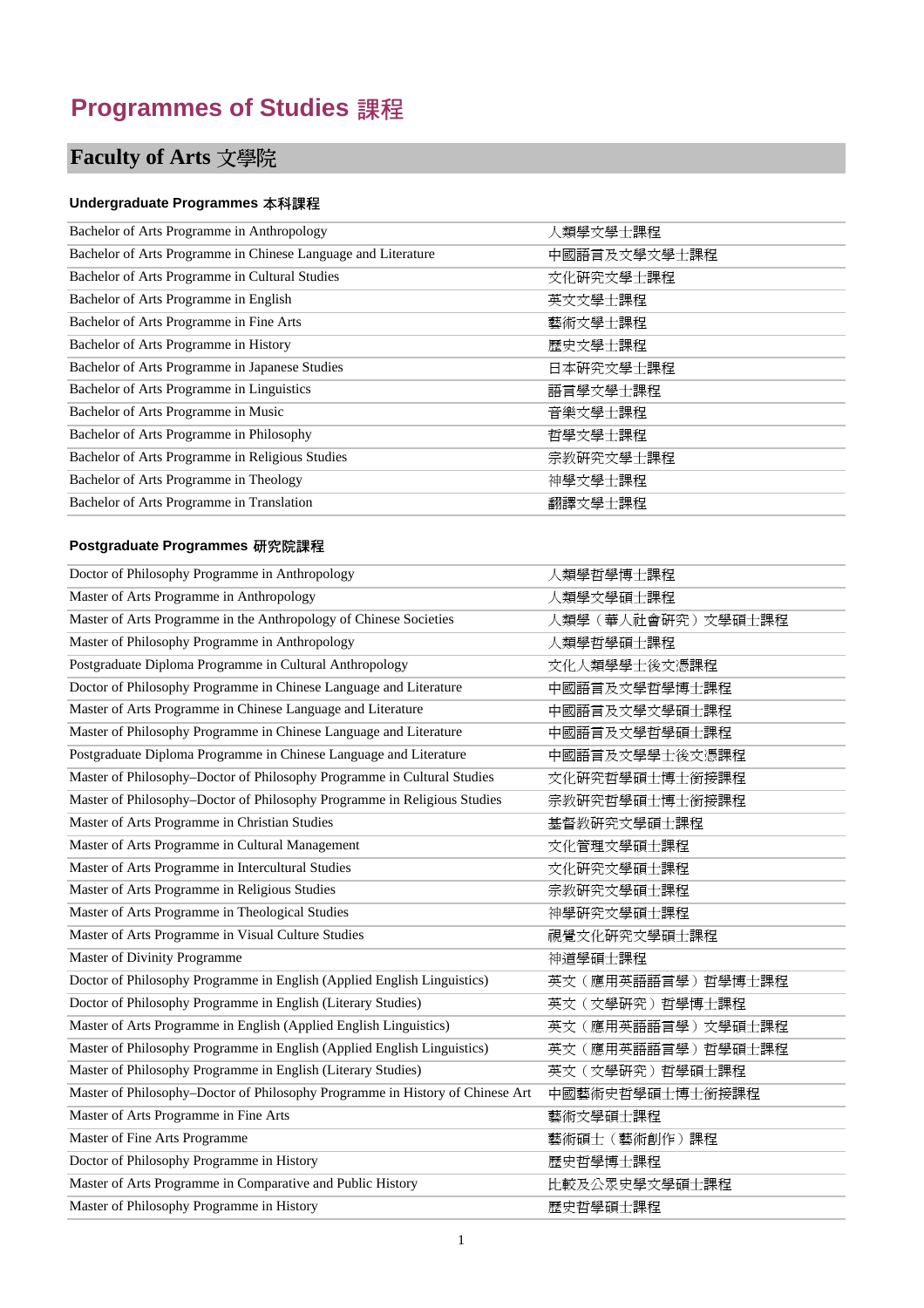| 日語硏究與教學文學碩士課程    |
|------------------|
| 日本研究哲學碩士課程       |
| 語言學哲學博士課程        |
| 漢語語言學及語言獲得文學碩士課程 |
| 語言學文學碩士課程        |
| 語言學哲學碩士課程        |
| 音樂博士課程           |
| 音樂哲學博士課程         |
| 音樂文學碩士課程         |
| 音樂碩士課程           |
| 音樂哲學碩士課程         |
| 哲學哲學博士課程         |
| 哲學文學碩士課程         |
| 哲學哲學碩士課程         |
| 翻譯哲學博士課程         |
| 電腦輔助翻譯文學碩士課程     |
| 翻譯文學碩士課程         |
| 翻譯哲學碩士課程         |
|                  |

## **Faculty of Business Administration** 工商管理學院

#### **Undergraduate Programmes** 本科課程

| Bachelor of Business Administration Programme in Hotel and Tourism        | 酒店及旅遊管理工商管理學士課程     |
|---------------------------------------------------------------------------|---------------------|
| Management                                                                |                     |
| Bachelor of Business Administration Programme in Insurance, Financial and | 保險、財務與精算學工商管理學士課程   |
| <b>Actuarial Analysis</b>                                                 |                     |
| Bachelor of Business Administration Programme in Professional Accountancy | 專業會計學工商管理學士課程       |
| Bachelor of Science Programme in Quantitative Finance                     | 計量金融學理學士課程          |
| Integrated Bachelor of Business Administration Programme                  | 工商管理學士綜合課程          |
| Interdisciplinary Major Programme in Quantitative Finance and             | 計量金融學及風險管理科學跨學科主修課程 |
| <b>Risk Management Science</b>                                            |                     |

| <b>Executive Master of Business Administration Programme</b>                                         | 行政人員工商管理碩士課程         |
|------------------------------------------------------------------------------------------------------|----------------------|
| Executive Master of Business Administration (Asia Pacific) Programme                                 | 高級管理人員工商管理 (亞太) 碩士課程 |
| Executive Master of Business Administration Programme (Xian)                                         | 高級管理人員工商管理碩士課程 (西安)  |
| Full-time Master of Business Administration Programme                                                | 全日制工商管理碩士課程          |
| Master of Business Administration Programme (Evening and Weekend Modes)                              | 工商管理碩士課程 (晩間制及週末制)   |
| Master of Business Administration Programme in Finance [Beijing and Shenzhen]                        | 金融財務工商管理碩士課程〔北京及深圳〕  |
| Master of Business Administration Programme in Health Care                                           | 工商管理碩士課程 (醫療)        |
| Master of Science Programme in Global Business                                                       | 環球商業理學碩士課程           |
| OneMBA, Global Executive Master of Business Administration Program                                   | 環球行政人員工商管理碩士課程       |
| Master of Philosophy–Doctor of Philosophy Programme in Accountancy                                   | 會計學哲學碩士博士銜接課程        |
| Executive Master of Professional Accountancy Programme [Shanghai]                                    | 高級財會人員專業會計學碩士課程〔上海〕  |
| Master of Accountancy Programme                                                                      | 會計學碩士課程              |
| Postgraduate Diploma Programme in Professional Accountancy                                           | 專業會計學學士後文憑課程         |
| Postgraduate Diploma Programme in Global Finance                                                     | 環球金融學士後文憑課程          |
| Master of Philosophy-Doctor of Philosophy Programme in Decision Sciences<br>and Managerial Economics | 決策科學與企業經濟學哲學碩士博士銜接課程 |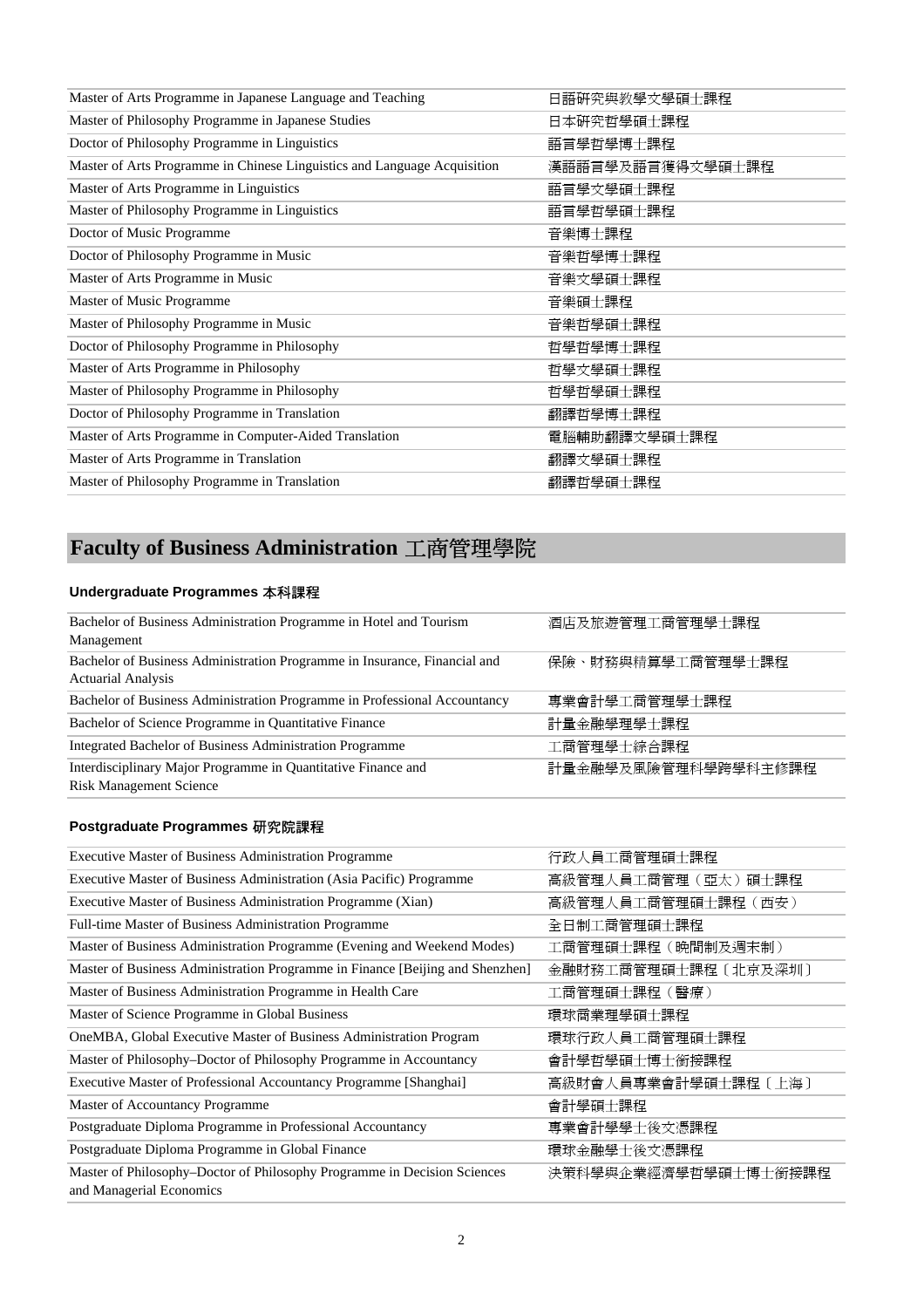| Master of Science Programme in Business Economics                              | 企業經濟理學碩士課程     |
|--------------------------------------------------------------------------------|----------------|
| Master of Science Programme in eBusiness Management                            | 電子商務管理理學碩士課程   |
| Master of Science Programme in Information and Technology Management           | 資訊與科技管理理學碩士課程  |
| Master of Philosophy–Doctor of Philosophy Programme in Finance                 | 財務學哲學碩士博士銜接課程  |
| Master of Science Programme in Finance                                         | 財務學理學碩士課程      |
| Master of Philosophy–Doctor of Philosophy Programme in Business Administration | 工商管理哲學碩士博士銜接課程 |
| Master of Philosophy-Doctor of Philosophy Programme in Management              | 管理學哲學碩士博士銜接課程  |
| Master of Philosophy-Doctor of Philosophy Programme in Marketing               | 市場學哲學碩士博士銜接課程  |
| Master of Science Programme in Marketing                                       | 市場學理學碩士課程      |

# **Faculty of Education** 教育學院

#### **Undergraduate Programmes** 本科課程

| Bachelor of Education Programme in Language Education                    | 語文教育教育學十課程     |
|--------------------------------------------------------------------------|----------------|
| Bachelor of Education Programme in Liberal Studies                       | 教育學十(涌識教育)課程   |
| Bachelor of Education Programme in Physical Education and Sports Science | 體育運動科學教育學士課程   |
| Part-time Bachelor of Education (Early Childhood Education) Programme    | 兼讀教育學士(幼兒教育)課程 |

| Doctor of Education Programme                                              | 教育博士課程             |
|----------------------------------------------------------------------------|--------------------|
| Doctor of Philosophy Programme in Education                                | 教育哲學博士課程           |
| Master of Arts Programme in Curriculum Development and Teaching of Liberal | 通識教育科課程發展與教學文學碩士課程 |
| Master of Arts Programme in Early Childhood Education                      | 幼兒教育文學碩士課程         |
| Master of Arts Programme in Information Technology in Education            | 資訊科技教育應用文學碩士課程     |
| Master of Arts Programme in Parent Education                               | 家長教育文學碩士課程         |
| Master of Arts Programme in Putonghua Education                            | 普通話教育文學碩士課程        |
| Master of Arts Programme in School Improvement and Leadership              | 學校改善及領導文學碩士課程      |
| Master of Arts Programme in Student Activities in Education                | 學生活動教育文學碩士課程       |
| Master of Arts Programme in Values Education                               | 價值教育文學碩士課程         |
| Master of Education Programme                                              | 教育碩士課程             |
| Master of Philosophy Programme in Education                                | 教育哲學碩士課程           |
| Postgraduate Diploma Programme in Education                                | 學位教師教育文憑課程         |
| Postgraduate Diploma Programme in Education (Primary)                      | 學位教師教育文憑課程 (小學)    |
| Postgraduate Diploma Programme in Parent Education                         | 家長教育學士後文憑課程        |
| Master of Arts Programme in Chinese Language Education                     | 中國語文教育文學碩士課程       |
| Master of Arts Programme in English Language Teaching                      | 英語教學文學碩士課程         |
| Master of Science Programme in Mathematics Education                       | 數學教育理學碩士課程         |
| Master of Arts Programme in School Guidance and Counselling                | 學校諮商與輔導文學碩士課程      |
| Master of Arts Programme in Sports Studies                                 | 體育學文學碩士課程          |
| Master of Philosophy Programme in Sports Science and Physical Education    | 體育運動科學哲學碩士課程       |
| Master of Science Programme in Exercise Science                            | 運動科學理學碩士課程         |
| Postgraduate Diploma Programme in Exercise Science and Physical Education  | 體育運動科學學士後文憑課程      |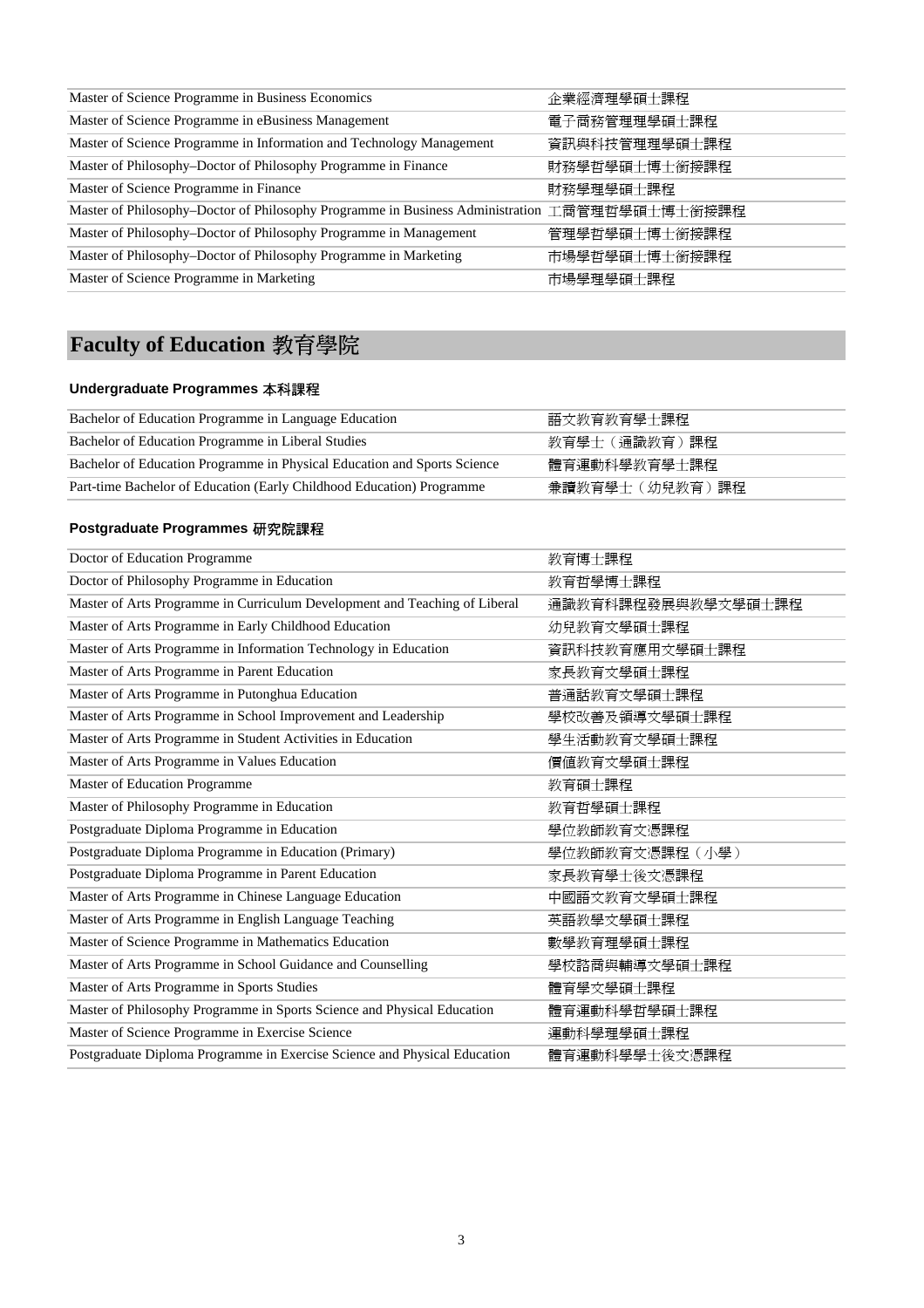## **Faculty of Engineering** 工程學院

#### **Undergraduate Programmes** 本科課程

| $\mathbf{M}$ $\mathbf{M}$ $\mathbf{M}$ $\mathbf{M}$ $\mathbf{M}$ $\mathbf{M}$ $\mathbf{M}$ $\mathbf{M}$ $\mathbf{M}$ $\mathbf{M}$ $\mathbf{M}$ $\mathbf{M}$ | 11. 「 かん・「パルイヽ」 ビメナイトナニューイトコールイ ビメナーティー コートコート コート・コート ゴーローイトコ |
|-------------------------------------------------------------------------------------------------------------------------------------------------------------|----------------------------------------------------------------|
| Postgraduate Programmes 研究院課程                                                                                                                               |                                                                |
| Bachelor of Science Programme in Computer Science                                                                                                           | 計算機科學理學士課程                                                     |
| Management                                                                                                                                                  |                                                                |
| Bachelor of Engineering Programme in Systems Engineering and Engineering                                                                                    | 系統工程與工程管理工程學士課程                                                |
| Bachelor of Engineering Programme in Mechanical and Automation Engineering                                                                                  | 機械與自動化工程工程學士課程                                                 |
| Bachelor of Engineering Programme in Information Engineering                                                                                                | 訊息工程學工程學士課程                                                    |
| Bachelor of Engineering Programme in Electronic Engineering                                                                                                 | 電子工程學工程學士課程                                                    |
| Bachelor of Engineering Programme in Computer Engineering                                                                                                   | 計算機工程學工程學士課程                                                   |
|                                                                                                                                                             |                                                                |

| Master of Philosophy-Doctor of Philosophy Programme in               | 計算機科學與工程哲學碩士博士銜接課程   |
|----------------------------------------------------------------------|----------------------|
| Computer Science and Engineering                                     |                      |
| Master of Science Programme in Computer Science                      | 計算機科學理學碩士課程          |
| Master of Philosophy–Doctor of Philosophy Programme in               | 電子工程學哲學碩士博士銜接課程      |
| Electronic Engineering                                               |                      |
| Master of Science Programme in Electronic Engineering                | 電子工程學理學碩士課程          |
| Master of Philosophy-Doctor of Philosophy Programme in               | 訊息工程學哲學碩士博士銜接課程      |
| <b>Information Engineering</b>                                       |                      |
| Master of Science Programme in Information Engineering               | 訊息工程學理學碩士課程          |
| Master of Philosophy-Doctor of Philosophy Programme in               | 機械與自動化工程哲學碩士博士銜接課程   |
| Mechanical and Automation Engineering                                |                      |
| Master of Science Programme in Mechanical and Automation Engineering | 機械與自動化工程理學碩士課程       |
| Master of Philosophy-Doctor of Philosophy Programme in Systems       | 系統工程與工程管理學哲學碩士博士銜接課程 |
| <b>Engineering and Engineering Management</b>                        |                      |
| Executive Master of Science Programme in Logistics and Supply Chain  | 高級管理人員物流和供應鏈管理理學碩士課程 |
| Management [Shenzhen]                                                | 「深圳」                 |
| Master of Science Programme in E-Commerce and Logistics Technologies | 電子商貿與物流技術理學碩士課程      |
| Master of Science Programme in Systems Engineering and Engineering   | 系統工程與工程管理學理學碩士課程     |
| Management                                                           |                      |
| Master of Science Programme in Biomedical Engineering                | 生物醫學工程科學理學碩士課程       |

### **Faculty of Law** 法律學院

#### **Undergraduate Programmes** 本科課程

| Bachelor of Laws (LLB) Programme | 用任<br>縣 |
|----------------------------------|---------|
|                                  |         |

| Doctor of Philosophy Programme in Laws                 | 法學哲學博士課程    |
|--------------------------------------------------------|-------------|
| Juris Doctor (JD) Programme                            | 法律博士課程      |
| Master of Laws Programme in Chinese Business Law       | 中國商業法法學碩士課程 |
| Master of Laws Programme in Common Law                 | 普涌法法學碩十課程   |
| Master of Laws Programme in International Economic Law | 國際經濟法法學碩十課程 |
| Master of Philosophy Programme in Laws                 | 法學哲學碩士課程    |
| Postgraduate Certificate Programme in Laws (PCLL)      | 法學專業證書課程    |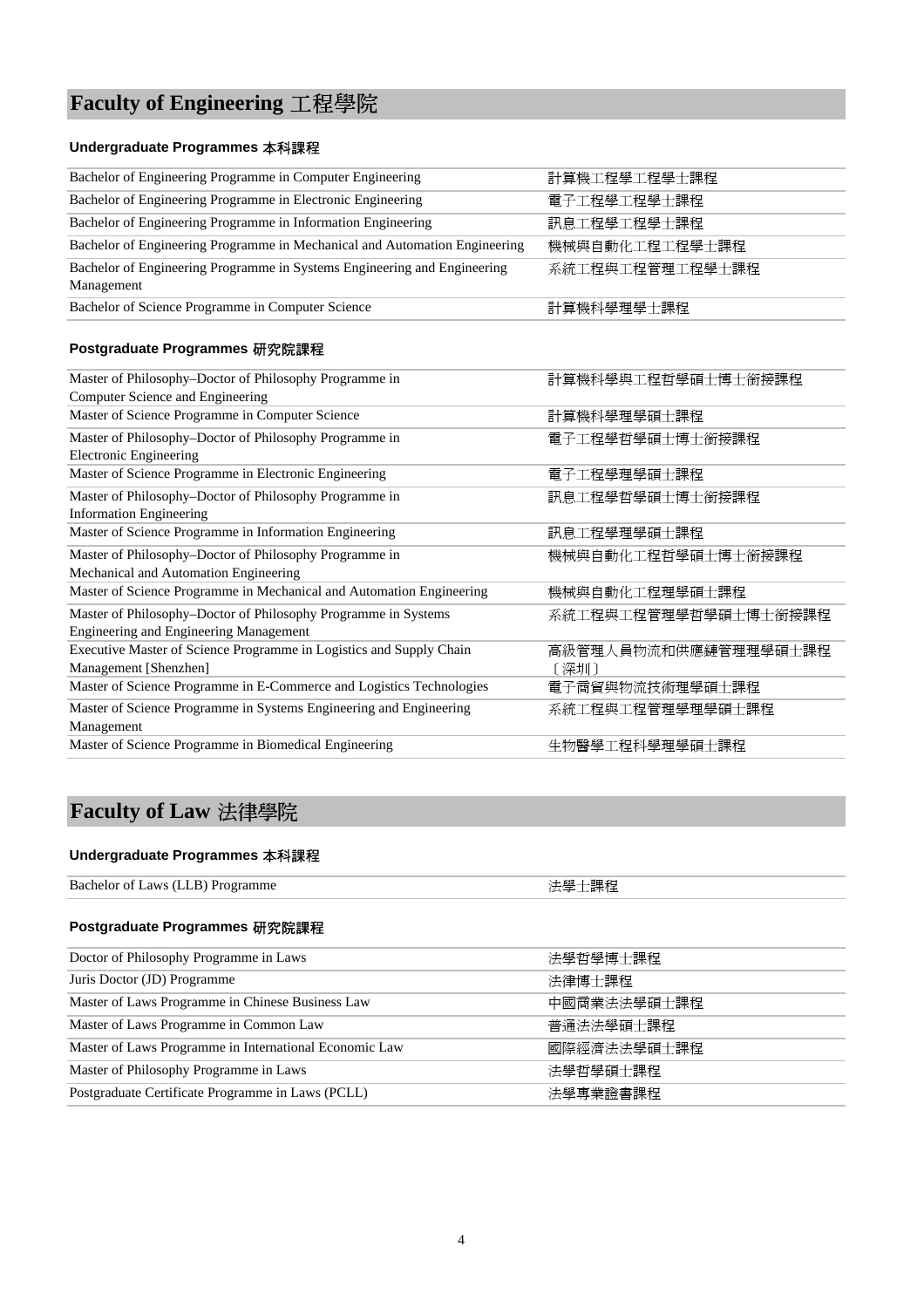## **Faculty of Medicine** 醫學院

#### **Undergraduate Programmes** 本科課程

| Bachelor of Medicine and Bachelor of Surgery      | 內外全科醫學十課程      |
|---------------------------------------------------|----------------|
| <b>Bachelor of Nursing Programme</b>              | 護理學十課程         |
| <b>Bachelor of Pharmacy Programme</b>             | 藥劑學十課程         |
| Bachelor of Science Programme in Public Health    | 公共衛牛理壆十課程      |
| Intercalated Degree Programme in Medical Sciences | 醫學科學增插學年學士學位課程 |

| Doctor of Philosophy Programme in Anaesthesia and Intensive Care              | 麻醉及深切治療學哲學博士課程    |
|-------------------------------------------------------------------------------|-------------------|
| Master of Philosophy Programme in Anaesthesia and Intensive Care              | 麻醉及深切治療學哲學碩士課程    |
| Doctor of Philosophy Programme in Anatomical and Cellular Pathology           | 病理解剖及細胞學哲學博士課程    |
| Master of Philosophy Programme in Anatomical and Cellular Pathology           | 病理解剖及細胞學哲學碩士課程    |
| Master of Science Programme in Medical Laboratory Sciences                    | 醫務化驗科學理學碩士課程      |
| Doctor of Philosophy Programme in Anatomy                                     | 解剖學哲學博士課程         |
| Doctor of Philosophy Programme in Biochemistry (Medicine)                     | 生物化學 (醫學院) 哲學博士課程 |
| Doctor of Philosophy Programme in Pharmacology                                | 藥理學哲學博士課程         |
| Doctor of Philosophy Programme in Physiology                                  | 生理學哲學博士課程         |
| Master of Philosophy Programme in Anatomy                                     | 解剖學哲學碩士課程         |
| Master of Philosophy Programme in Biochemistry (Medicine)                     | 生物化學 (醫學院) 哲學碩士課程 |
| Master of Philosophy Programme in Pharmacology                                | 藥理學哲學碩士課程         |
| Master of Philosophy Programme in Physiology                                  | 生理學哲學碩士課程         |
| Doctor of Philosophy Programme in Chemical Pathology                          | 化學病理學哲學博士課程       |
| Master of Philosophy Programme in Chemical Pathology                          | 化學病理學哲學碩士課程       |
| Doctor of Philosophy Programme in Medical Imaging                             | 醫學影像學哲學博士課程       |
| Master of Philosophy Programme in Medical Imaging                             | 醫學影像學哲學碩士課程       |
| Master of Science Programme in Cardiology                                     | 心臟科理學碩士課程         |
| Master of Science Programme in Endocrinology, Diabetes and Metabolism         | 內分泌及糖尿治理理學碩士課程    |
| Master of Science Programme in Stroke and Clinical Neurosciences              | 中風及臨床神經科學理學碩士課程   |
| Postgraduate Diploma Programme in Community Geriatrics                        | 社區老年醫學學士後文憑課程     |
| Postgraduate Diploma Programme in End-of-Life Care                            | 寧養關顧學士後文憑課程       |
| Doctor of Philosophy Programme in Microbiology                                | 微生物學哲學博士課程        |
| Master of Philosophy Programme in Microbiology                                | 微生物學哲學碩士課程        |
| Doctor of Nursing Programme                                                   | 護理博士課程            |
| Doctor of Philosophy Programme in Nursing                                     | 護理哲學博士課程          |
| Master of Nursing Programme                                                   | 護理碩士課程            |
| Master of Nursing Science (Pre-registration) Programme                        | 護理科學碩士 (註冊前)課程    |
| Master of Philosophy Programme in Nursing                                     | 護理哲學碩士課程          |
| Doctor of Philosophy Programme in Obstetrics and Gynaecology                  | 婦產科哲學博士課程         |
| Master of Philosophy Programme in Obstetrics and Gynaecology                  | 婦產科哲學碩士課程         |
| Doctor of Philosophy Programme in Ophthalmology and Visual Sciences           | 眼科及視覺科學哲學博士課程     |
| Master of Philosophy Programme in Ophthalmology and Visual Sciences           | 眼科及視覺科學哲學碩士課程     |
| Doctor of Philosophy Programme in Orthopaedics and Traumatology               | 矯形外科及創傷學哲學博士課程    |
| Master of Philosophy Programme in Orthopaedics and Traumatology               | 矯形外科及創傷學哲學碩士課程    |
| Master of Science Programme in Musculoskeletal Medicine and Rehabilitation    | 骨關節醫學及復康理學碩士課程    |
| Master of Science Programme in Sports Medicine and Health Science             | 運動醫學及健康科學理學碩士課程   |
| Postgraduate Diploma Programme in Musculoskeletal Medicine and Rehabilitation | 骨關節醫學及復康學士後文憑課程   |
| Postgraduate Diploma Programme in Sports Medicine and Health Science          | 運動醫學及健康科學學士後文憑課程  |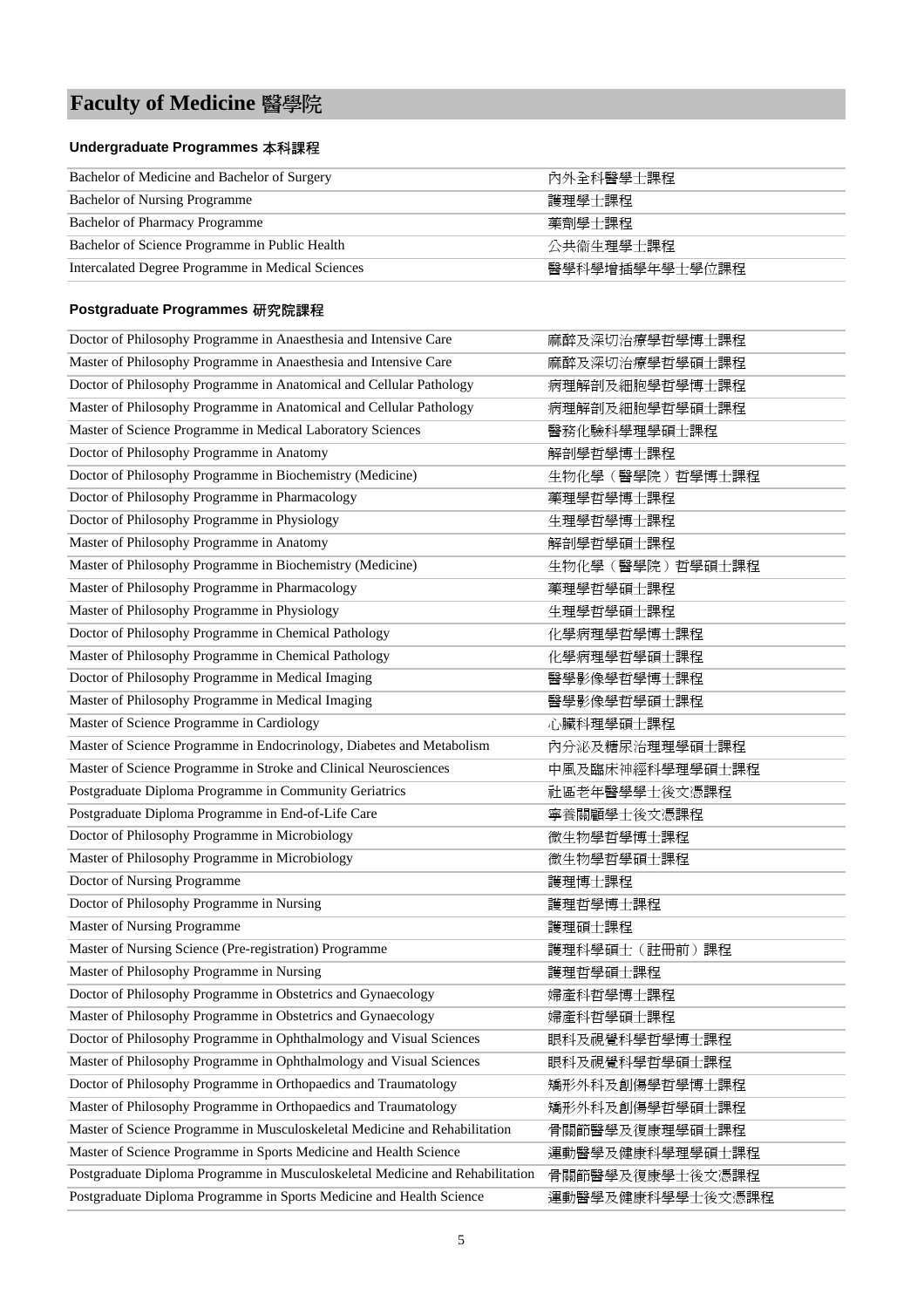| Doctor of Philosophy Programme in Pharmacy                                                                                                                                 | 藥劑學哲學博士課程                                          |
|----------------------------------------------------------------------------------------------------------------------------------------------------------------------------|----------------------------------------------------|
| Master of Clinical Pharmacy Programme                                                                                                                                      | 臨牀藥劑學碩士課程                                          |
| Master of Philosophy Programme in Pharmacy                                                                                                                                 | 藥劑學哲學碩士課程                                          |
| Postgraduate Diploma Programme in Clinical Pharmacy                                                                                                                        | 臨牀藥劑學學士後文憑課程                                       |
| Doctor of Philosophy Programme in Public Health                                                                                                                            | 公共衞生哲學博士課程                                         |
| Doctor of Philosophy Programme in Social Medicine                                                                                                                          | 社會醫學哲學博士課程                                         |
| Master of Business Administration Programme in Health Care                                                                                                                 | 工商管理碩士課程 (醫療)                                      |
| Master of Family Medicine Programme                                                                                                                                        | 家庭醫學碩士課程                                           |
| Master of Occupational Medicine Programme                                                                                                                                  | 職業醫學碩士課程                                           |
| Master of Philosophy Programme in Public Health                                                                                                                            | 公共衞生哲學碩士課程                                         |
| Master of Philosophy Programme in Social Medicine                                                                                                                          | 社會醫學哲學碩士課程                                         |
| Master of Public Health Programme                                                                                                                                          | 公共衞生碩士課程                                           |
| Master of Science Programme in Applied Epidemiology                                                                                                                        | 應用流行病學理學碩士課程                                       |
| Master of Science Programme in Clinical Gerontology                                                                                                                        | 臨牀老人學理學碩士課程                                        |
| Master of Science Programme in Epidemiology and Biostatistics                                                                                                              | 流行病學與生物統計學理學碩士課程                                   |
| Master of Science Programme in Health Education                                                                                                                            | 健康教育理學碩士課程                                         |
| Master of Science Programme in Occupational Hygiene                                                                                                                        | 職業環境衞生理學碩士課程                                       |
| Master of Science Programme in Women's Health Studies                                                                                                                      | 婦女健康理學碩士課程                                         |
| Postgraduate Diploma Programme in Clinical Gerontology                                                                                                                     | 臨牀老人學學士後文憑課程                                       |
| Postgraduate Diploma Programme in Epidemiology and Biostatistics                                                                                                           | 流行病學與生物統計學學士後文憑課程                                  |
| Postgraduate Diploma Programme in Family Medicine                                                                                                                          | 家庭醫學學士後文憑課程                                        |
| Postgraduate Diploma Programme in Health Services Management and<br>Public Health                                                                                          | 醫療管理學及公共衞生學士後文憑課程                                  |
| Postgraduate Diploma Programme in Occupational Health Practice                                                                                                             | 職業健康護理學士後文憑課程                                      |
| Postgraduate Diploma Programme in Occupational Hygiene                                                                                                                     | 職業環境衛生學士後文憑課程                                      |
| Postgraduate Diploma Programme in Occupational Medicine                                                                                                                    | 職業醫學學士後文憑課程                                        |
| Postgraduate Diploma Programme in Women's Health Studies                                                                                                                   | 婦女健康學士後文憑課程                                        |
| Doctor of Philosophy Programme in Surgery                                                                                                                                  | 外科哲學博士課程                                           |
| Master of Philosophy Programme in Surgery                                                                                                                                  | 外科哲學碩士課程                                           |
| Master of Science Programme in Prehospital and Emergency Care                                                                                                              | 院前及急救護理理學碩士課程                                      |
| Postgraduate Diploma Programme in Prehospital and Emergency Care                                                                                                           | 院前及急救護理學士後文憑課程                                     |
| Doctor of Philosophy Programme in Medical Sciences (jointly offered by the<br>Departments of Clinical Oncology, Medicine and Therapeutics, Paediatrics, and<br>Psychiatry) | 內科科學哲學博士課程(由腫瘤學系、內科<br>及藥物治療學系、兒科學系及精神科學系<br>聯合開設) |
| Master of Philosophy Programme in Medical Sciences (jointly offered by the<br>Departments of Clinical Oncology, Medicine and Therapeutics, Paediatrics, and<br>Psychiatry) | 內科科學哲學碩士課程(由腫瘤學系、內科<br>及藥物治療學系、兒科學系及精神科學系<br>聯合開設) |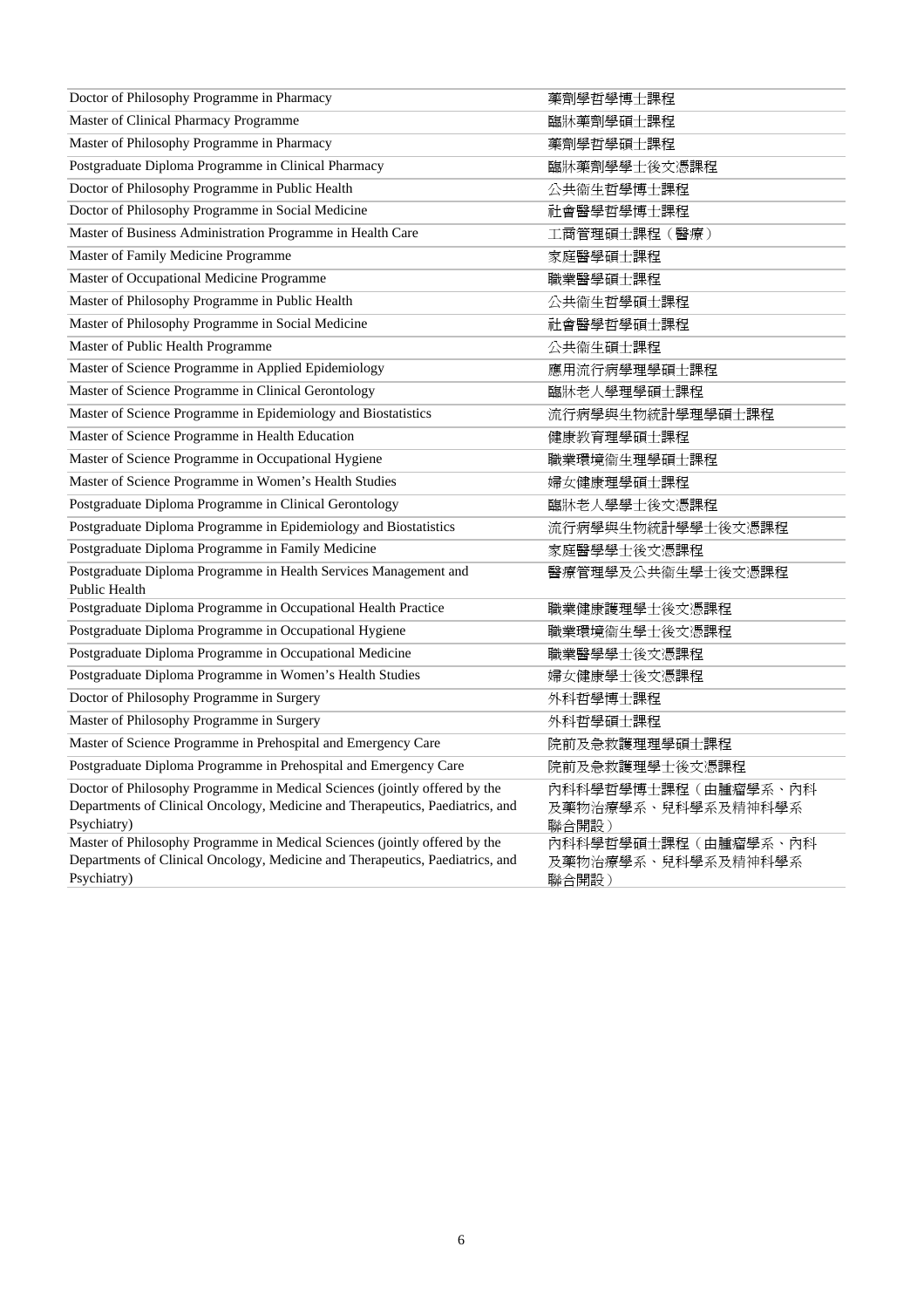## **Faculty of Science** 理學院

#### **Undergraduate Programmes** 本科課程

| Bachelor of Chinese Medicine Programme                                                          | 中醫學學士課程             |
|-------------------------------------------------------------------------------------------------|---------------------|
| Bachelor of Science Programme in Biochemistry                                                   | 生物化學理學士課程           |
| Bachelor of Science Programme in Biology                                                        | 生物理學士課程             |
| Bachelor of Science Programme in Cell and Molecular Biology                                     | 細胞及分子生物學理學士課程       |
| Bachelor of Science Programme in Chemistry                                                      | 化學理學士課程             |
| Bachelor of Science Programme in Environmental Science                                          | 環境科學理學士課程           |
| Bachelor of Science Programme in Food and Nutritional Sciences                                  | 食品及營養科學理學士課程        |
| Bachelor of Science Programme in Mathematics                                                    | 數學理學十課程             |
| Bachelor of Science Programme in Molecular Biotechnology                                        | 分子生物技術學理學士課程        |
| Bachelor of Science Programme in Physics                                                        | 物理理學士課程             |
| Bachelor of Science Programme in Risk Management Science                                        | 風險管理科學理學士課程         |
| Bachelor of Science Programme in Statistics                                                     | 統計學理學士課程            |
| Interdisciplinary Major Programme in Quantitative Finance and Risk<br><b>Management Science</b> | 計量金融學及風險管理科學跨學科主修課程 |

| Master of Philosophy-Doctor of Philosophy Programme in Biochemistry<br>(Science) | 生物化學 (理學院) 哲學碩士博士銜接課程 |
|----------------------------------------------------------------------------------|-----------------------|
| Master of Science Programme in Biochemical and Biomedical Sciences               | 生物化學及生物醫學理學碩士課程       |
| Doctor of Philosophy Programme in Biology                                        | 生物哲學博士課程              |
| Master of Philosophy Programme in Biology                                        | 生物哲學碩士課程              |
| Master of Philosophy-Doctor of Philosophy Programme in Chemistry                 | 化學哲學碩士博士銜接課程          |
| Doctor of Philosophy Programme in Chinese Medicine                               | 中醫藥學哲學博士課程            |
| Master of Chinese Medicine Programme                                             | 中醫學碩士課程               |
| Master of Philosophy Programme in Chinese Medicine                               | 中醫藥學哲學碩士課程            |
| Master of Science Programme in Acupuncture                                       | 針灸學理學碩士課程             |
| Master of Science Programme in Chinese Medicine                                  | 中醫學理學碩士課程             |
| Master of Science Programme in Chinese Medicines and Herbal Drugs                | 中藥及草藥學理學碩士課程          |
| Master of Philosophy-Doctor of Philosophy Programme in Mathematics               | 數學哲學碩士博士銜接課程          |
| Master of Science Programme in Mathematics                                       | 數學理學碩士課程              |
| Master of Philosophy Programme-Doctor of Philosophy Programme in                 | 材料科學與工程學哲學碩士博士銜接課程    |
| Materials Science and Engineering                                                |                       |
| Master of Philosophy Programme-Doctor of Philosophy Programme in Physics         | 物理哲學碩士博士銜接課程          |
| Master of Science Programme in Physics                                           | 物理理學碩士課程              |
| Master of Philosophy-Doctor of Philosophy Programme in Statistics                | 統計學哲學碩士博士銜接課程         |
| Master of Philosophy Programme in Risk Management Science                        | 風險管理科學哲學碩士課程          |
| Master of Science Programme in Data Science and Business Statistics              | 數據科學及商業統計理學碩士課程       |
| Master of Science Programme in Risk Management Science                           | 風險管理科學理學碩士課程          |
| Doctor of Philosophy Programme in Environmental Science                          | 環境科學哲學博士課程            |
| Doctor of Philosophy Programme in Molecular Biotechnology                        | 分子生物技術學哲學博士課程         |
| Master of Philosophy Programme in Environmental Science                          | 環境科學哲學碩士課程            |
| Master of Philosophy Programme in Food and Nutritional Sciences                  | 食品及營養科學哲學碩士課程         |
| Master of Philosophy Programme in Molecular Biotechnology                        | 分子生物技術學哲學碩士課程         |
| Master of Science Programme in Nutrition, Food Science and Technology            | 食品營養與科技理學碩士課程         |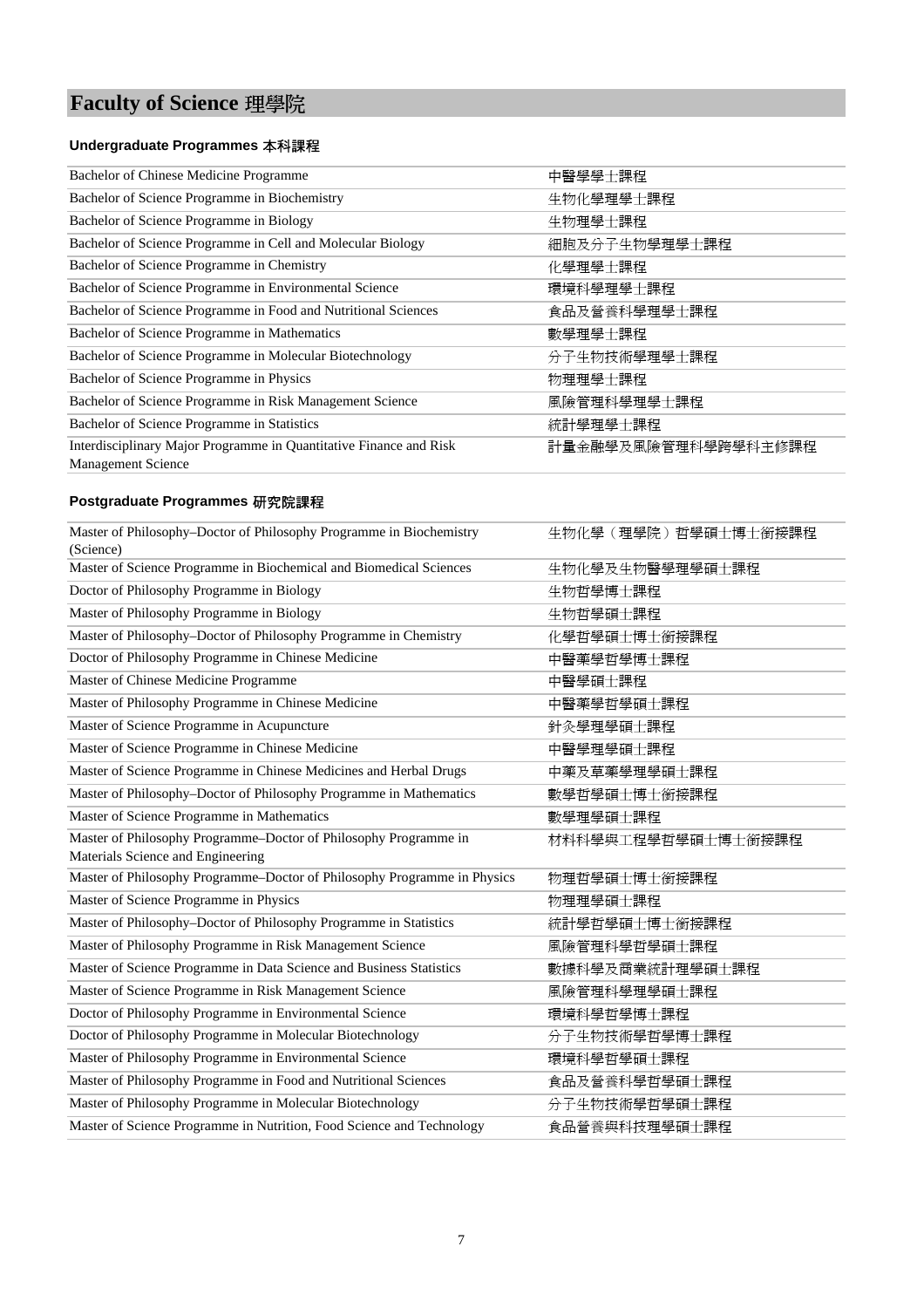## **Faculty of Social Science** 社會科學院

#### **Undergraduate Programmes** 本科課程

| Bachelor of Social Science Programme in Architectural Studies                | 建築學社會科學學士課程      |
|------------------------------------------------------------------------------|------------------|
| Bachelor of Social Science Programme in Economics                            | 經濟學社會科學學士課程      |
| Bachelor of Social Science Programme in Geography and Resource Management    | 地理與資源管理學社會科學學士課程 |
| Bachelor of Social Science Programme in Government and Public Administration | 政治與行政學社會科學學士課程   |
| Bachelor of Social Science Programme in Journalism and Communication         | 新聞與傳播學社會科學學士課程   |
| Bachelor of Social Science Programme in Psychology                           | 心理學社會科學學士課程      |
| Bachelor of Social Science Programme in Social Work                          | 社會工作社會科學學士課程     |
| Bachelor of Social Science Programme in Sociology                            | 社會學社會科學學士課程      |

| Master of Philosophy-Doctor of Philosophy Programme in Architecture                            | 建築學哲學碩士博士銜接課程      |
|------------------------------------------------------------------------------------------------|--------------------|
| Master of Architecture Programme                                                               | 建築碩士課程             |
| Master of Science Programme in Sustainable and Environmental Design                            | 可持續與環境設計理學碩士課程     |
| Master of Philosophy-Doctor of Philosophy Programme in Economics                               | 經濟學哲學碩士博士銜接課程      |
| Master of Philosophy-Doctor of Philosophy Programme in Geography and<br>Resource Management    | 地理與資源管理學哲學碩士博士銜接課程 |
| Master of Science Programme in GeoInformation Science                                          | 地理信息科學理學碩士課程       |
| Master of Social Science Programme in Sustainable Tourism                                      | 可持續旅遊社會科學碩士課程      |
| Postgraduate Diploma Programme in Applied Geoinformatics                                       | 應用地理信息學學士後文憑課程     |
| Postgraduate Diploma Programme in Ecotourism                                                   | 生態旅遊學學士後文憑課程       |
| Master of Philosophy-Doctor of Philosophy Programme in Government and<br>Public Administration | 政治與行政學哲學碩士博士銜接課程   |
| Doctor of Philosophy Programme in Communication                                                | 傳播學哲學博士課程          |
| Master of Arts Programme in Global Communication                                               | 全球傳播文學碩士課程         |
| Master of Arts Programme in Journalism                                                         | 新聞學文學碩士課程          |
| Master of Philosophy Programme in Communication                                                | 傳播學哲學碩士課程          |
| Master of Science Programme in New Media                                                       | 新媒體理學碩士課程          |
| Master of Social Science Programme in Advertising                                              | 廣告社會科學碩士課程         |
| Master of Social Science Programme in Corporate Communication                                  | 企業傳播社會科學碩士課程       |
| Master of Philosophy-Doctor of Philosophy Programme in Psychology                              | 心理學哲學碩士博士銜接課程      |
| Doctor of Philosophy Programme in Clinical Psychology                                          | 臨牀心理學哲學博士課程        |
| Doctor of Psychology Programme in Clinical Psychology                                          | 心理學博士 (臨牀心理學)課程    |
| Master of Arts Programme in Psychological Counselling and Psychotherapy<br>[Beijing]           | 心理諮詢與治療文學碩士課程〔北京〕  |
| Master of Philosohpy Programme in Industrial-Organizational Psychology                         | 工業及組織心理學哲學碩士課程     |
| Master of Social Science Programme in Clinical Psychology                                      | 臨牀心理學社會科學碩士課程      |
| Postgraduate Diploma Programme in Psychology                                                   | 心理學學士後文憑課程         |
| Master of Philosophy-Doctor of Philosophy Programme in Social Welfare                          | 社會福利哲學碩士博士銜接課程     |
| Master of Arts Programme in Family Counselling and Family Education                            | 家庭輔導及家庭教育文學碩士課程    |
| Master of Arts Programme in Social Policy                                                      | 社會政策文學碩士課程         |
| Master of Arts Programme in Social Service Management                                          | 社會服務管理文學碩士課程       |
| Master of Social Science Programme in Social Work                                              | 社會工作社會科學碩士課程       |
| Master of Social Work Programme                                                                | 社會工作碩士課程           |
| Master of Philosophy-Doctor of Philosophy Programme in Sociology                               | 社會學哲學碩士博士銜接課程      |
| Master of Arts Programme in Sociology                                                          | 社會學文學碩士課程          |
| Master of Social Science Programme in Applied Social Research                                  | 應用社會研究社會科學碩士課程     |
| Master of Social Science Programme in Global Political Economy                                 | 全球政治經濟社會科學碩士課程     |